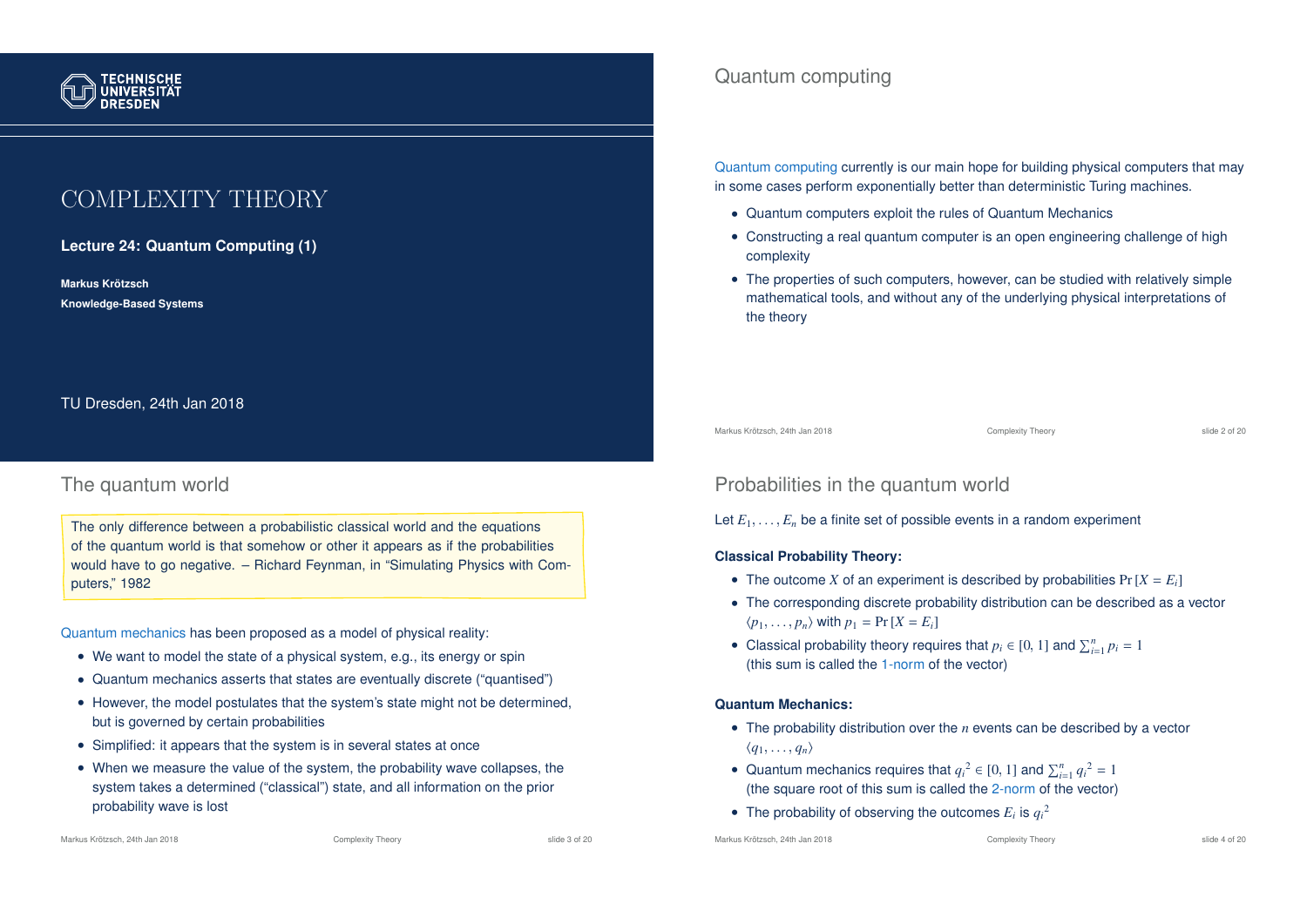### Quantum systems

A state of a system with possible values *E*1, . . . , *E<sup>n</sup>* (of observable quantities) governed by probabilities as in the previous slide is often denoted as

 $q_1|E_1\rangle + \ldots + q_n|E_n\rangle$ 

#### where

- $\langle q_1, \ldots, q_n \rangle$  defines the probability wave function
- with amplitudes *q<sup>i</sup>*
- the Dirac ket notation with the non-matching parentheses is historical and non-negotiable with physicists

**Remark 1:** In quantum mechanics, one considers complex numbers for amplitudes, but real numbers are enough to show most aspects relevant to computing.

**Remark 2:** The above is what is called a pure state. It's probabilities express the fundamental "natural" uncertainty that is part of the model. If we are unsure which pure state a system is in, we may consider mixtures of several pure states, weighted by probabilities (which model our lack of knowledge rather than inherent quantum uncertainty). This is called a mixed state (we won't see much of this here). Markus Krötzsch, 24th Jan 2018 Complexity Theory slide 5 of 20

# Qubits, and a geometrical intuition

We can use the state of a quantum system to represent one bit of information:

 $\alpha_0|0\rangle + \alpha_1|1\rangle$ 

This is called a qubit.

**Example 24.1:** A classically true bit is  $0|0\rangle + 1|1\rangle = |1\rangle$ , while  $\frac{1}{\sqrt{2}}|0\rangle + \frac{1}{\sqrt{2}}|1\rangle$  is a system that will yield either of the two values with equal probability.

**Geometrical intuition:** (or: "The 2-norm is also called Euclidian norm for a reason")

- For real numbers  $\alpha_0$  and  $\alpha_1$ , we can visualise a qubit as a vector of length  $\sqrt{{\alpha_0}^2 + {\alpha_1}^2} = 1.$
- This unit vector has an angle of  $\theta$  to the x-axis, where  $\cos \theta = \alpha_0$  and  $\sin \theta = \alpha_1$ .

It's less obvious for complex amplitudes or systems with more than two possible values, but geometrical ideas may still be useful.

### For example, we may "rotate" a qubit by a certain angle.

Markus Krötzsch, 24th Jan 2018 Complexity Theory slide 7 of 20

### Working with negative probabilities

The systems  $\frac{1}{\sqrt{2}}|A\rangle + \frac{1}{\sqrt{2}}|B\rangle$  and  $\frac{1}{\sqrt{2}}|A\rangle - \frac{1}{\sqrt{2}}|B\rangle$  will be measured in state A or B with the same probabilities  $\frac{1}{2}$  each.

Yet, the states are different and can be distinguished, since wave functions may be in superposition so that positive and negative amplitudes cancel each other out

| Single-slit pattern |  |
|---------------------|--|
|                     |  |
|                     |  |
|                     |  |
|                     |  |
| Double-slit pattern |  |
|                     |  |
|                     |  |
|                     |  |
|                     |  |

Double-slit experiment; (C) Wikimedia User:Jordgette, 2010, CC-BY-SA 3.0

Markus Krötzsch, 24th Jan 2018 Complexity Theory slide 6 of 20

# Operations on qubits

What kind of computational operations are possible on qubits?

- (1) A qubit transformed by a valid operation should still have a valid probability wave (i.e., remain a unit vector in the 2-norm)
- (2) The operation must be linear (i.e., if a vector  $\vec{v}$  is a linear combination  $\vec{v} = a\vec{w_1} + b\vec{w_2}$ , then its image  $F(\vec{v})$  is  $\vec{v} = aF(\vec{w_1}) + bF(\vec{w_2})$

Item (1) is clearly necessary; (2) is a requirement imposed by Quantum Mechanics

### Such operations can be expressed using a  $2 \times 2$  matrix.

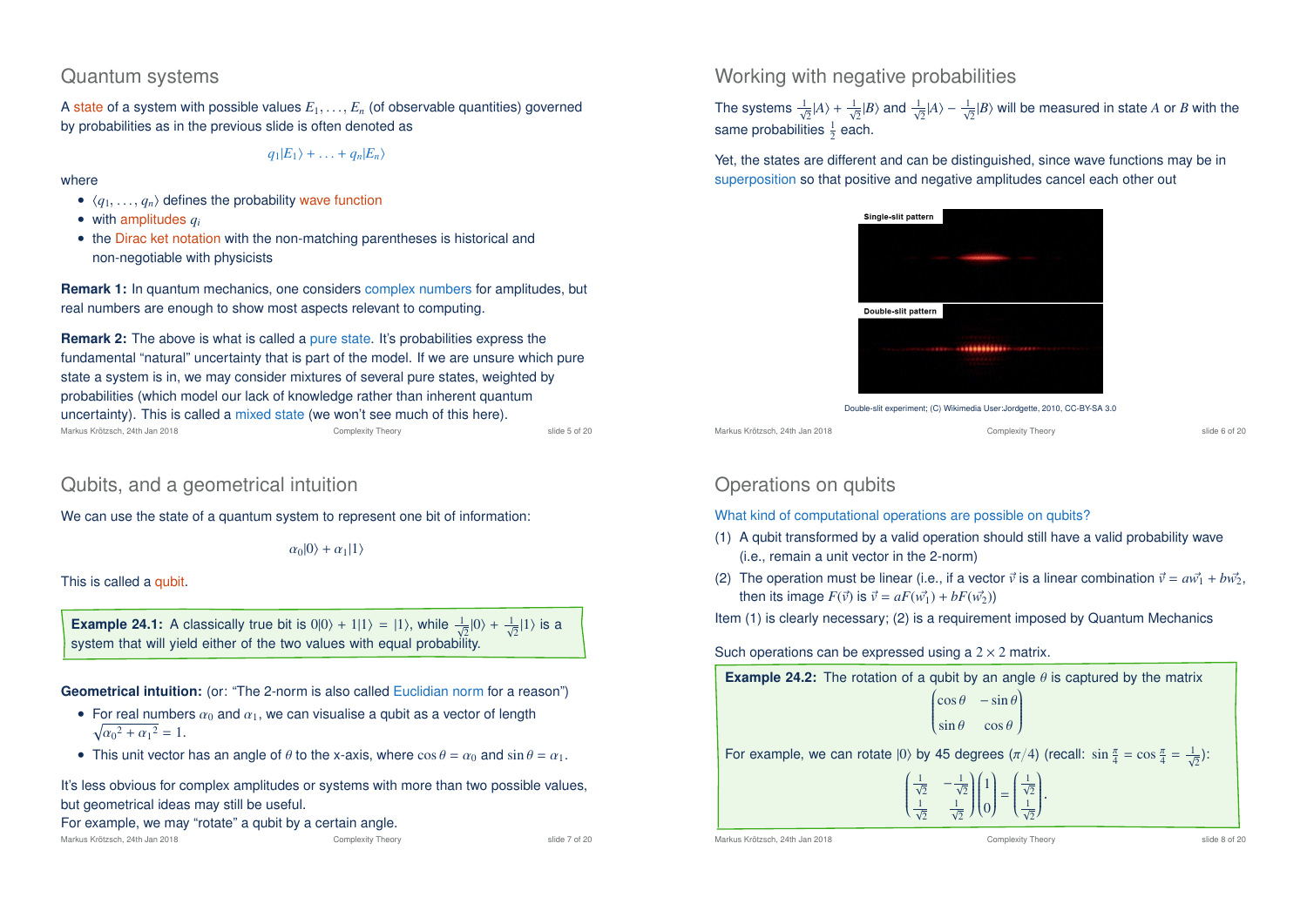## Unitary matrices

**Recall:** The conjugate of a complex number  $z = a + ib$  is  $\overline{z} = a - ib$ . The conjugate  $\bar{A}$  of a complex matrix  $A$  is the matrix of its conjugates. The transpose  $A^T$  of a matrix is such that  $(A^T)_{ij} = A_{ji}$ . By  $A^*$  we denote the conjugate transpose  $\bar{A}^T$  of  $A$ .

In general, every linear, 2-norm preserving operation on an *n*-dimensional quantum system can be represented by an  $n \times n$  matrix of the following special type:

**Definition 24.3:** A complex  $n \times n$  matrix *A* is unitary if  $AA^* = I$  (the identity matrix).

**Fact 24.4:** For a complex  $n \times n$  matrix A, the following conditions are equivalent:

- *A* is unitary, i.e.  $AA^* = I$ .
- For every  $\vec{v} \in \mathbb{C}^n$ , the 2-norm  $\|\vec{v}\|_2$  of  $\vec{v}$  is the same as the 2-norm  $\|A\vec{v}\|_2$  of  $A\vec{v}$ .
- The columns of  $A$  form an orthonormal basis of  $\mathbb{C}^n$ .
- The rows of  $A$  form an orthonormal basis of  $\mathbb{C}^n$ .
- For every orthonormal basis  $(\vec{v}_i)_{1\leq i\leq n}$  of  $\mathbb{C}^n$ , the vectors  $(A\vec{v}_i)_{1\leq i\leq n}$  also form an orthonormal basis of  $\mathbb{C}^n$ .

```
Markus Krötzsch, 24th Jan 2018 Complexity Theory slide 9 of 20
```
# Combining quantum systems

To compute interesting things, we usually need more than a single bit.

Two qubits  $\alpha_0|0\rangle + \alpha_1|1\rangle$  and  $\beta_0|0\rangle + \beta_1|1\rangle$ , can be considered as a single, four-state quantum system of the form:

```
(\alpha_0|0\rangle + \alpha_1|1\rangle) \otimes (\beta_0|0\rangle + \beta_1|1\rangle) = \alpha_0\beta_0|00\rangle + \alpha_0\beta_1|01\rangle + \alpha_1\beta_0|10\rangle + \alpha_1\beta_1|11\rangle
```
That is, we use  $|00\rangle$  as a shorthand for  $|0\rangle|0\rangle$  etc. The tensor product (outer product) symbol ⊗ is often omitted.

### **Observations:**

• This multiplication preserves our 2-norm:

 $(\alpha_0\beta_0)^2 + (\alpha_0\beta_1)^2 + (\alpha_1\beta_0)^2 + (\alpha_1\beta_1)^2 = (\alpha_0^2 + {\alpha_1}^2)(\beta_0^2 + {\beta_1}^2) = 1 \cdot 1 = 1$ 

• The probability of individual events is unchanged, e.g.,

Pr [first bit = 0] =  $(\alpha_0 \beta_0)^2 + (\alpha_0 \beta_1)^2 = {\alpha_0}^2 (\beta_0^2 + {\beta_1}^2) = {\alpha_0}^2$ 

Combining more bits leads to an *m*-bit quantum register with values of the form

 $|b_1 \cdots b_m\rangle$  with  $b_i \in \{0, 1\}.$ 

Combining and reversing transformations

Composing operations defined by unitary matrices is always allowed:

**Lemma 24.5:** If *A* and *B* are unitary matrices that represent quantum operations, then their composition (the mapping that first applies *A*, then *B*) is also unitary and is represented by the matrix *BA*.

In particular, for every unitary matrix *A*, the operation represented by *A* ∗ has the effect of reversing  $A$ , since  $A^*A = I$  is the identity.

**Observation 24.6:** Every quantum operation is reversible.

Markus Krötzsch, 24th Jan 2018 Complexity Theory slide 10 of 20

# **Entanglement**

### Is every state of a 2-bit quantum register of the form

 $\alpha_0\beta_0|00\rangle + \alpha_0\beta_1|01\rangle + \alpha_1\beta_0|10\rangle + \alpha_1\beta_1|11\rangle = (\alpha_0|0\rangle + \alpha_1|1\rangle) \otimes (\beta_0|0\rangle + \beta_1|1\rangle)$ ?

### No!

**Example 24.7:** The 2-bit quantum state  $\frac{1}{\sqrt{2}}|00\rangle + \frac{1}{\sqrt{2}}|11\rangle$  cannot be represented as the product of two independent qubits. This state is known as the EPR (Einstein-Podolsky-Rosenberg) state; it is also known as one of the four Bell states.

We call this situation entanglement: The outcomes of two experiments measuring the values of the first and second bit cannot be considered as the outcomes of two independent random experiments with any individual probability.

**What makes this unusual** is that the particles that constitute such an entangled system may be separated in space, yet seem to "influence" each other due to the joint probability wave governing them.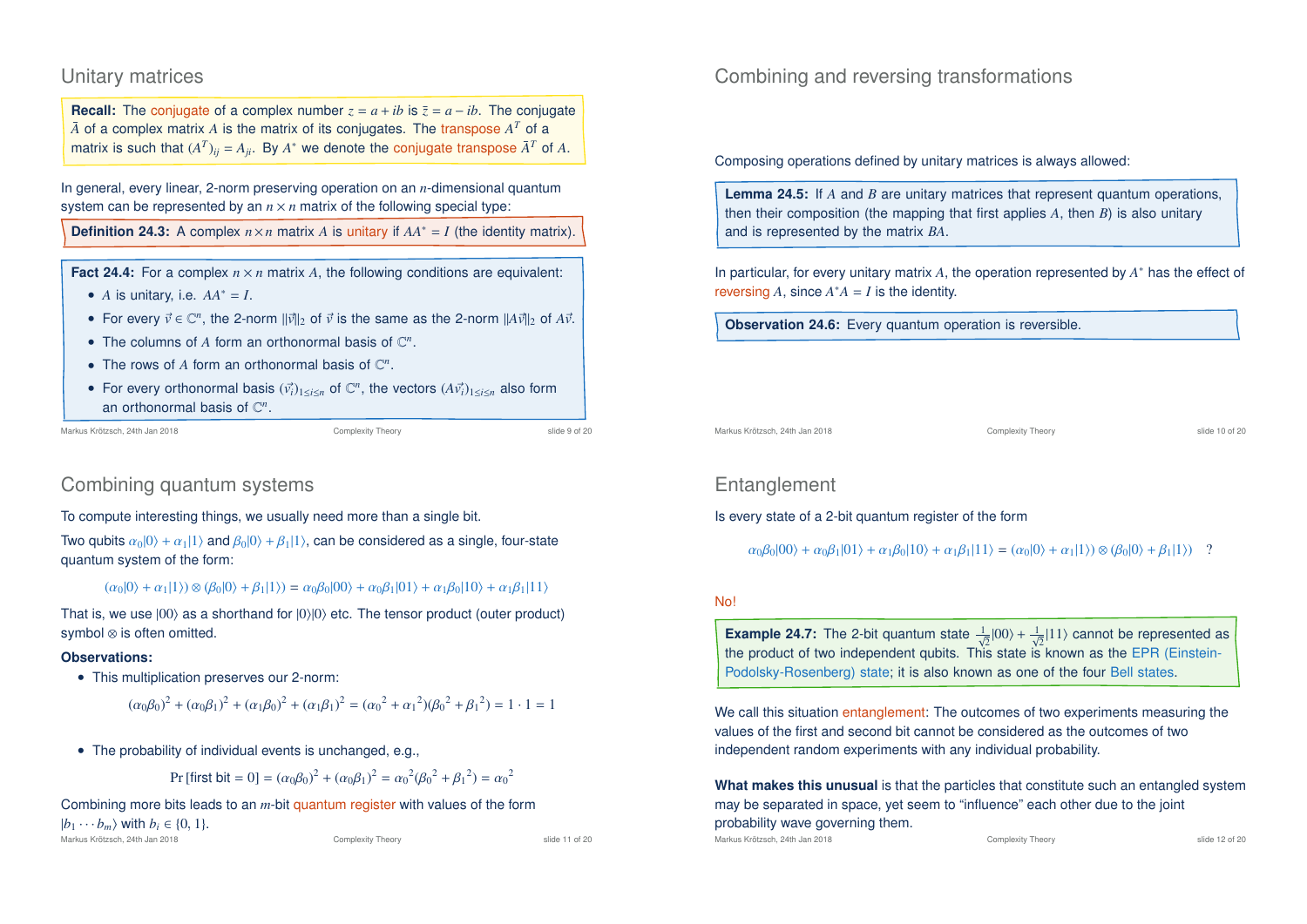## A simple game

# An optimal strategy

For a classical example of quantum weirdness, let us look at a cooperative game:

Two players, Alice and Bob, are in physically separated locations:

- The game master throws two coins:  $x, y \in \{0, 1\}$
- The value of *x* is communicated to Alice, the value of *y* to Bob
- Alice must answer with a bit  $a \in \{0, 1\}$ , and Bob with a bit  $b \in \{0, 1\}$
- The players win if  $a \oplus b = x \wedge y$ .

#### What are their best chances in winning this game?

Markus Krötzsch, 24th Jan 2018 Complexity Theory slide 13 of 20

# Quantum cheating

### **A strategy that uses Quantum Mechanics:**

- Alice and Bob create an entangled quantum state  $\frac{1}{\sqrt{2}}|00\rangle + \frac{1}{\sqrt{2}}|11\rangle$
- Alice takes the first bit (particle); Bob the second this is physically possible
- Alice's strategy: if  $x = 1$ , rotate the first bit by  $\pi/8$  (22.5 degrees), otherwise do nothing; then measure the first bit and answer with its value
- Bob's strategy: if  $y = 1$ , rotate the second bit by  $-\pi/8$  (-22.5 degrees). otherwise do nothing; then measure the second bit and answer with its value

### **"Rotating the first qubit"?**

• Independent mappings on subspaces (e.g., the 2D-space of a qubit) are combined with a tensor product, represented by the Kronecker product on matrices:



• Such local transformations on a qubit are possible in practical experiments

**A simple strategy:** Always return  $a = b = 0!$ **Chances of success:** 75%

One can show that this is the best they can do:

**Theorem 24.8 (Bell, 1964; Clauser et al. 1969):** No probabilistic or deterministic strategy leads to a probability of  $> \frac{3}{4}$  of winning this game.

**Proof (sketch):** Any probabilistic strategy that leads to an average success rate  $p > \frac{3}{4}$ must involve single-case behaviours that succeed with probability  $\geq p$ . One can show that no such choice exists by a simple case distinction over the possible strategies (for each player, this corresponds to one of four possible functions  $\{0, 1\} \rightarrow \{0, 1\}$ .

Markus Krötzsch, 24th Jan 2018 Complexity Theory slide 14 of 20

# Analysing the quantum strategy (1)

### **Case**  $x = y = 0$ **:**

- Then Alice and Bob just measure the qubits.
- The system's value will be either  $|00\rangle$  or  $|11\rangle$  with probability  $\frac{1}{2}$  each; hence  $a = b$ and  $a \oplus b = 0 = x \land y$  with probability 1.

**Case**  $x = 1$  **and**  $y = 0$ **:** 

• Then the system will be transformed by Alice to become

|                                                        |                                                                                                                                                                                                                               |  | $\left(\cos \frac{\pi}{8} \quad 0 \quad -\sin \frac{\pi}{8} \quad 0 \quad \right)\left(\frac{1}{\sqrt{2}}\right) \quad \left(\frac{1}{\sqrt{2}} \cos \frac{\pi}{8}\right)$ | corresponds to $ 00\rangle$ |
|--------------------------------------------------------|-------------------------------------------------------------------------------------------------------------------------------------------------------------------------------------------------------------------------------|--|----------------------------------------------------------------------------------------------------------------------------------------------------------------------------|-----------------------------|
|                                                        |                                                                                                                                                                                                                               |  | 0 $\cos \frac{\pi}{8}$ 0 $-\sin \frac{\pi}{8}$ $\left  \begin{array}{c} 0 \\ 0 \end{array} \right  = \left  -\frac{1}{\sqrt{2}} \sin \frac{\pi}{8} \right $                | corresponds to  01)         |
| $\sin \frac{\pi}{8}$ 0                                 | $\cos \frac{\pi}{8}$                                                                                                                                                                                                          |  | 0 $\begin{bmatrix} 0 & 0 \\ 0 & 0 \end{bmatrix}$ $\frac{1}{\sqrt{2}} \sin \frac{\pi}{8}$                                                                                   | corresponds to (10)         |
| $\begin{pmatrix} 0 & \sin \frac{\pi}{8} \end{pmatrix}$ | $\overline{\mathbf{0}}$                                                                                                                                                                                                       |  | $\cos \frac{\pi}{8}$ $\left(\frac{1}{\sqrt{2}}\right)$ $\left(\frac{1}{\sqrt{2}}\cos \frac{\pi}{8}\right)$                                                                 | corresponds to  11}         |
|                                                        | to the contract of the contract of the Holden and Contract of the Second Contract of the Second Second Second Second Second Second Second Second Second Second Second Second Second Second Second Second Second Second Second |  | $\tau$ : $\alpha$ $\epsilon$ 1 $\pi$ $\sqrt{2}$ $\epsilon$ $\pi$ $\sqrt{2}$ $\alpha$ $\alpha$ $\epsilon$ $\alpha$                                                          |                             |

• Hence the probability of  $a = b$  is  $2(\frac{1}{\sqrt{2}}\cos{\frac{\pi}{8}})^2 = (\cos{\frac{\pi}{8}})^2 > 0.853$ 

### **Case**  $x = 0$  and  $y = 1$ **:** This is similar to  $x = 1$  and  $y = 0$ , and yields the same probability.

Markus Krötzsch, 24th Jan 2018 Complexity Theory slide 16 of 20